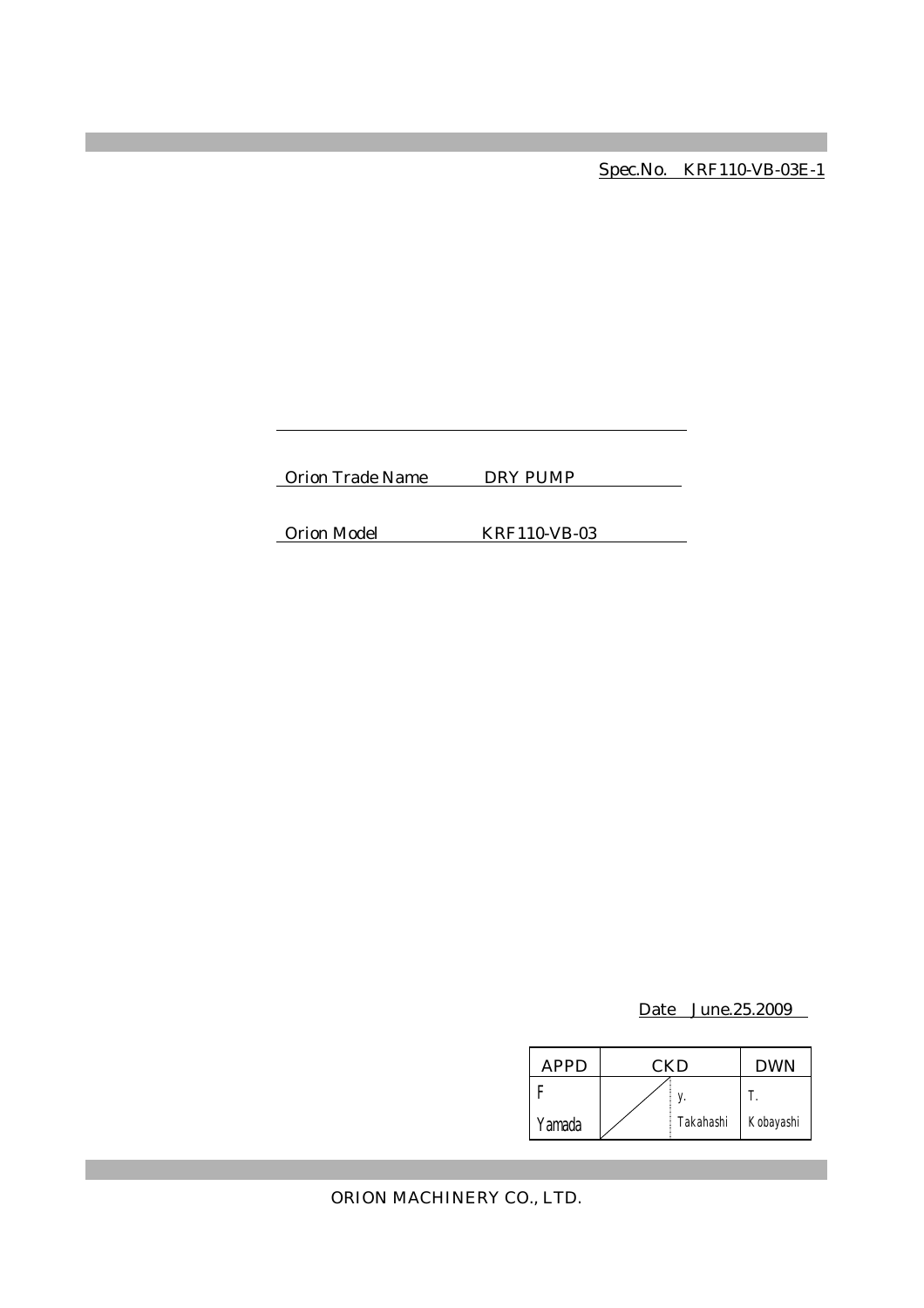# 1. Warranty

# 1-1.Warranty information

When the breakdown occurs by any chance in the guaranteed term because of our clear responsibility, I will repair by the following free of charge. (note)It limits it when using it in Japan.

It wishes actual expenses to be borne responsibility for the adjustment exclusion item. (The alternative part transportation fee and the serviceman movement cost, etc. are included. )

# 1-2. Warranty period

The product shall be warranted for a period of one year from the date of purchase, or for 3000 hours of operation, whichever comes first.

# 1-3. Items exempted from warranty

Consumable parts and periodic replacement parts.

Fault caused by careless handling or improper use and maintenance. (Operation not following the specifications and the instruction manual. Operation under abnormal environmental conditions.)

Fault caused by fire, flood, lightning stoke, abnormal voltage or unforeseen disasters.

Fault caused by repair or modification not performed by ORION or ORION authorized service contractors.

Change of appearance, such as damage or deterioration caused in general use.

 Secondary damages caused by the fault (Incidental damages such as loss, inconvenience, and commercial loss resulting from the failed product).

(Note) In case of a fault or an accident, contact the dealer with the model name and serial number.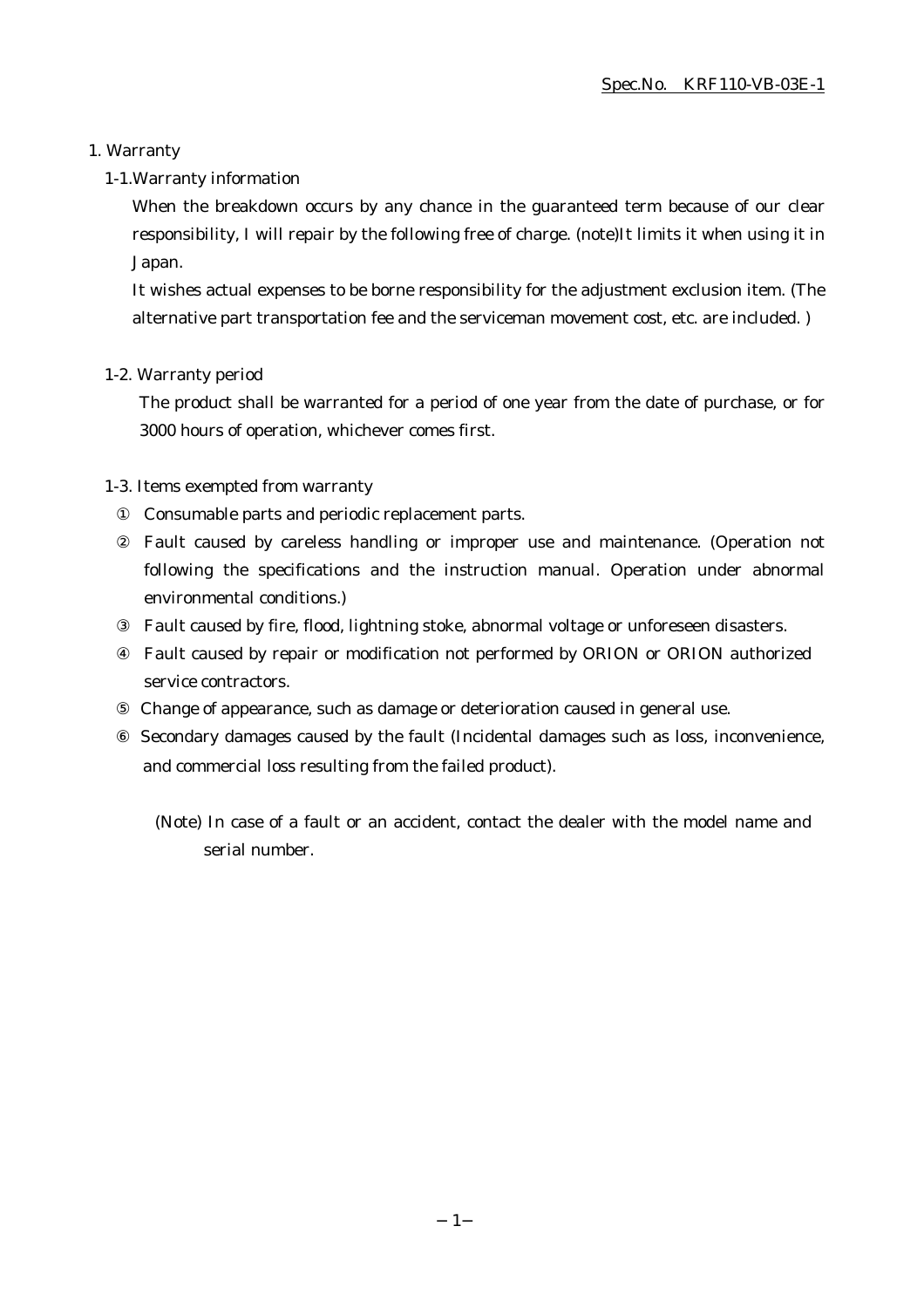#### Spec.No. KRF110-VB-03E-1

2.Consumable parts / Periodic replacement parts

|  | (1) Consumable parts (Parts to be replaced depending on the state at the time of inspection) |  |
|--|----------------------------------------------------------------------------------------------|--|
|  |                                                                                              |  |

| <b>Name of Parts</b>               | <b>Parts Number</b>       | Qty/ unit                              | <b>Inspection period</b>                        | Replacement criterion                                      |
|------------------------------------|---------------------------|----------------------------------------|-------------------------------------------------|------------------------------------------------------------|
| Filter element<br>(Inlet side)     | 04041878010               | 1                                      | 1 week                                          | When damaged, or dirt cannot be<br>removed by blowing air. |
| Delivery element<br>(Exhaust side) | 04101351010               | $\mathbf{1}$                           | 1 week                                          | When damaged, or dirt cannot be<br>removed by blowing air. |
| Liner<br>$*1$                      | 040028390<br>$\mathbf{0}$ | To be decided by<br>actual positioning | Replacement of<br>vane                          | When damaged.                                              |
| Gasket (A)                         | 04002846010               | $\boldsymbol{2}$                       | Removal of<br>suction case and<br>delivery case | When damaged or worn.                                      |
| Gasket (B)                         | 04000020010               | $\overline{2}$                         | Removal of<br>suction case and<br>delivery case | When damaged or worn.                                      |
| Rubber packing                     | 04006914010               | $\boldsymbol{2}$                       | Replacement of<br>element                       | When damaged or worn.                                      |
| Packing                            | 04001458010               | $\boldsymbol{2}$                       | Replacement of<br>element                       | When damaged or worn.                                      |
| Spring tube                        | 04042925020               | $\overline{2}$                         | Replacement of<br>element                       | When damaged or worn.                                      |
| Spider                             | 04101313010               | 1                                      | 6 months                                        | When it was cracked or damaged                             |

\*1 The second digit from the right is subject to thickness.

0.2t(white) 1, 0.1t(black) 2, 0.05t(yellow) 3, 0.03t(red) 4

(2) Maintenance of plastic parts affecting safe operation

Replace the following plastic parts that may affect safe operation promptly when any damage or deformation is found. Failure to do so may cause injury.

| Name of Parts   | Parts Number | Qty/ unit |
|-----------------|--------------|-----------|
| Front cover 110 | 03101446010  |           |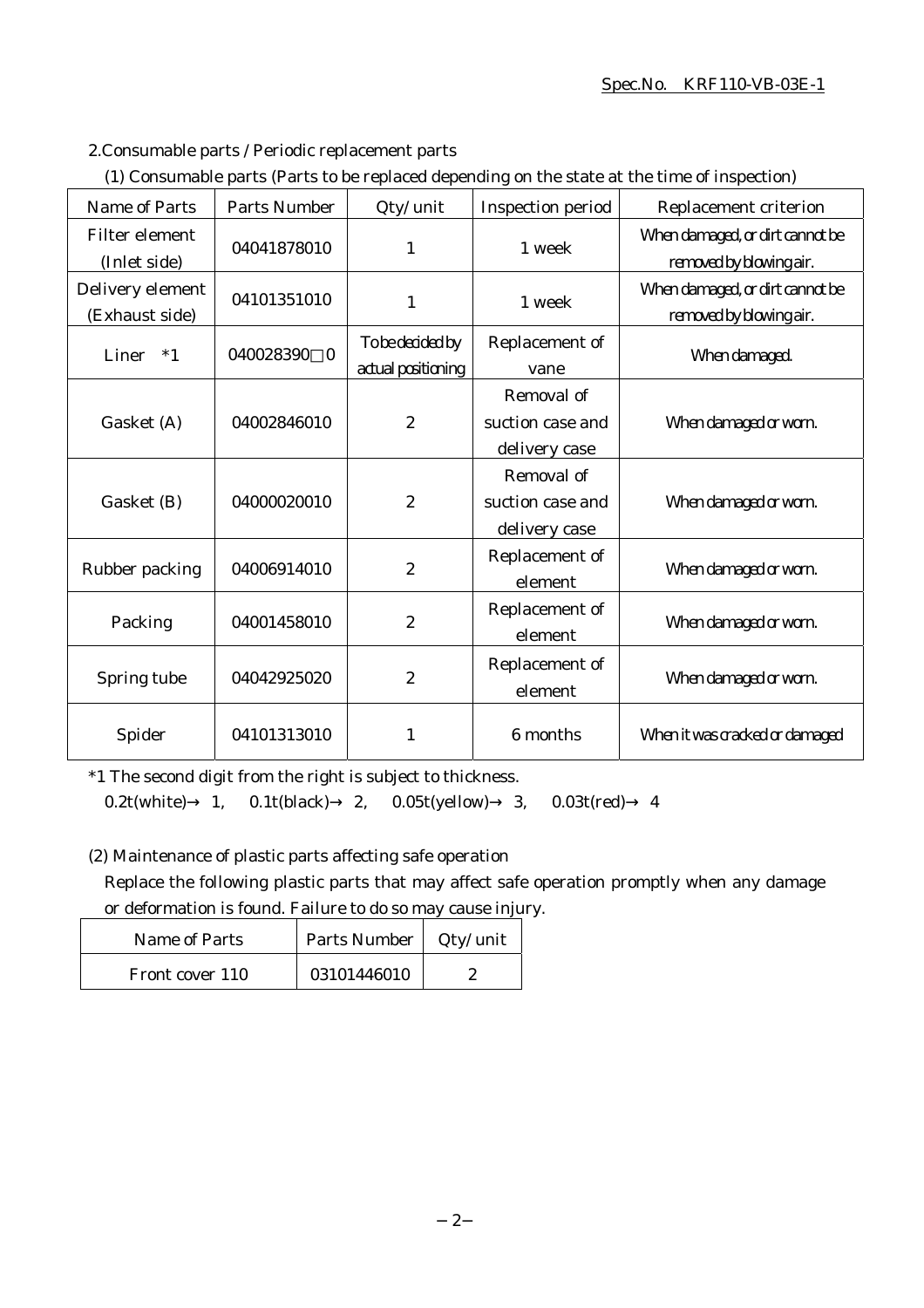|                |              | Qty  | Exchange time                    |  |
|----------------|--------------|------|----------------------------------|--|
| Name of Parts  | Parts Number | unit | Operation under normal pressure. |  |
| Vane           | 04100653010  | 6    | 5,500                            |  |
| <b>Bearing</b> | 0A000333000  | 2    | 5,500                            |  |

(3) Replacement parts (Parts to be replaced at regular time intervals)

\* The indicated blade replacement period is recommended in order to help prevent breakdown due to blade wear, and assumes average blade wear at 60Hz operation; specific performance is not guaranteed. The blade should be replaced soon if performance decreases or noise levels increase.

\* When vanes are replaced, replace bearing at the same time. Use ORION specified bearings that are lubricated with special grease.

# \* Use the maintenance kit for replacement parts.

| <b>NAME</b> of Parts            | Parts Number | Items          | Pcs / kit |
|---------------------------------|--------------|----------------|-----------|
| Maintenance kit 110<br>Assembly | 04101348010  | Vane           | 6         |
|                                 |              | <b>Bearing</b> | 2         |
|                                 |              | Liner (white)  | 2         |
|                                 |              | Liner (black)  | 9         |
|                                 |              | Liner (yellow) |           |
|                                 |              | Liner (red)    |           |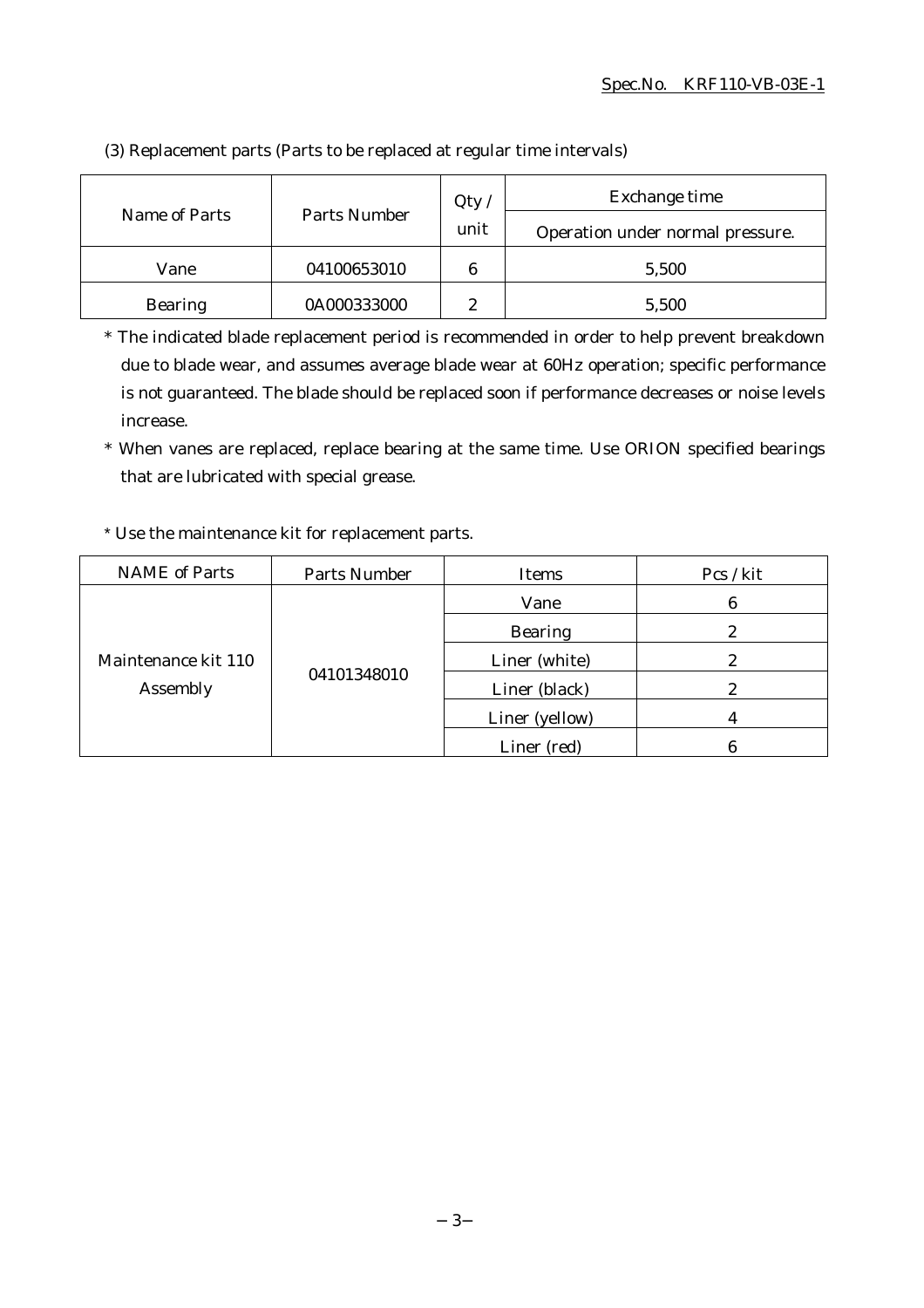# 3. Specifications

| Model                               |                                    | <b>KRF110-VB-03</b>                                                                              |                 |
|-------------------------------------|------------------------------------|--------------------------------------------------------------------------------------------------|-----------------|
| Frequency                           |                                    | 50<br>60                                                                                         |                 |
| Designed capacity *                 |                                    | 1850                                                                                             | 2200            |
| Continuous operative<br>pressure *  |                                    | Vacuum and pressure in total: 60 or less                                                         |                 |
| Diameter of piping<br>connection    |                                    | Rc1 1/4                                                                                          |                 |
|                                     | <b>Installation method</b>         | The leg of the motor is installed                                                                |                 |
|                                     | Phase output pole                  | Three-phase<br>3.7                                                                               | $6\phantom{1}6$ |
| Acceptable motor                    | Frame no.                          | 132S                                                                                             |                 |
|                                     | Frequency                          | 50/60Hz                                                                                          |                 |
| Setting for thermal<br>protection * |                                    | Rated current shown in the name plate of motor                                                   |                 |
| <b>Mass</b>                         |                                    | 75                                                                                               |                 |
| Painting color                      |                                    | <b>Black (Except some parts)</b>                                                                 |                 |
|                                     | <b>Installation site</b>           | Indoor                                                                                           |                 |
|                                     | Permissible ambient<br>temperature | 0to40                                                                                            |                 |
| <b>Installation condition</b>       | Permissible ambient<br>humidity    | $65 \pm 20$<br>(JIS Z8703)<br>Conditions where there is no corrosive and<br>explosive gas exist. |                 |
| (Suction air)                       |                                    |                                                                                                  |                 |
|                                     | Conditions                         | Clean air without vapor and dew condensation,<br>and less dirt and dust.                         |                 |
| Operation noise *                   | dB                                 | 74                                                                                               | 75              |

\*1 Designed capacity: It is the theoretical value calculated from capacity. Please use the pressure-flow rate diagram for the actual flow rate.

\*2 Continuous operative pressure: Operative range of pressure. Install the gauge and controller to the pump or the piping, and use the Dry Pump at the continuous operative pressure or less.

\*3 Use the thermal set value as a target since the apparatus and acceptable motor are different individually

\*4 Operating noise level is only an actually measured value vacuum 60kPa, and not guaranteed.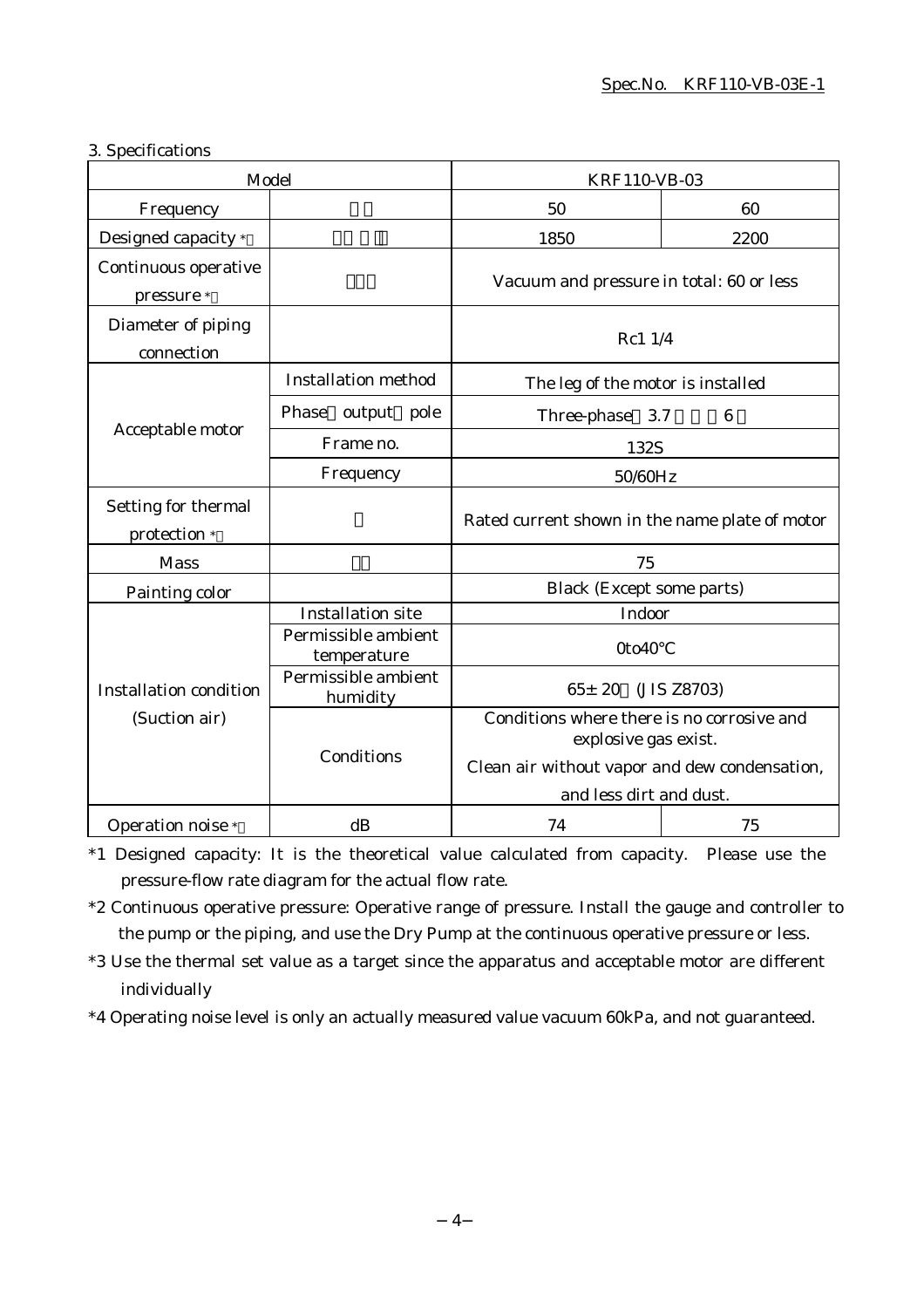### 4. Precautions

- (1) Observe precautions, and operate the product within specifications.
- (2) Read the instruction manual prior to installation, operation, maintenance and inspection of the product. Especially pay attention to safety.
- (3) The vanes may get damaged if the residual pressure reverses the rotation when the pump stops. A check valve must be installed within 50 cm from the inlet port or exhaust port for protection.
- (4) Be sure to install the product horizontally on the flat surface.
- (5) Operating the product in an enclosed space may cause malfunction due to heat generated from the pump. Provide good ventilation around the product, so the ambient temperature does not exceed the permissible level.
- (6) Be sure to clean the filters periodically. Failure to do so may cause clogging and result in trouble due to overload.
- (7) Wiring work has to be performed by qualified personnel according to applicable laws and in-house regulations.
- (8) Be sure to install an overload protection such as a thermal relay in the electric circuit.
- (9) Allowable intermittent power supply voltage fluctuation range is  $\pm 10\%$  of the specified voltage; allowable sustained supply voltage fluctuation range is ±5% of the specified voltage.
- (10) Be sure to use the product 1,000m or below above sea level.
- (11) The pump is not equipped with Motor, needed to install the motor as specified in this specification sheet.
- (12) Adjust Alignment (less than 0.3 mm) correctly when install the motor onto the Pump. Under the miss-alignment operation, it may cause abnormal noise with vibration then damaged.

### 5. Accessories

| D type compound gauge | 60 | 2 piece |
|-----------------------|----|---------|
| Coupling (Motor side) |    | 1 piece |
| Spider                |    | 1 piece |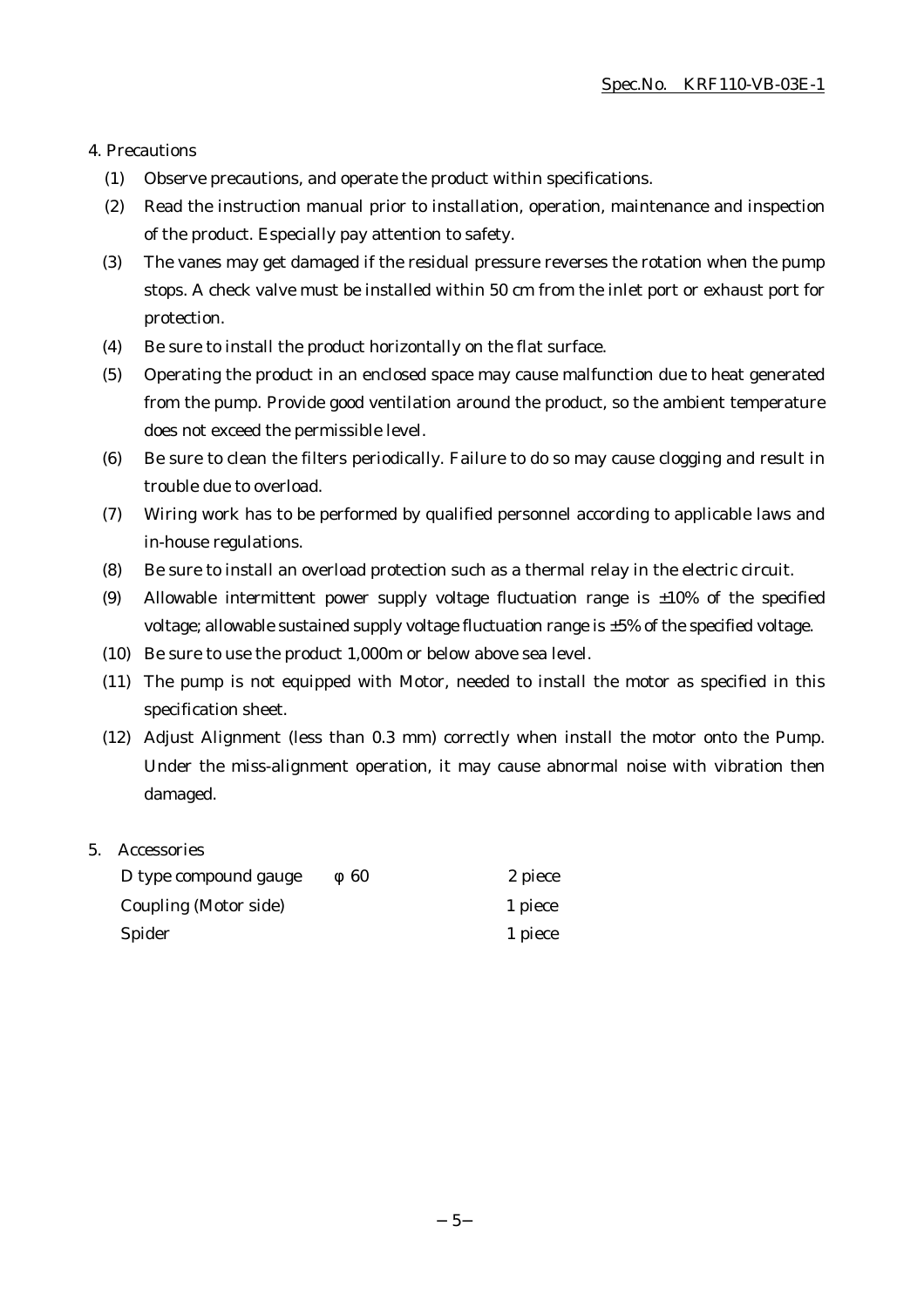# 6. Pressure-Flow rate diagram

# KRF110-VB-03



Conditions: 1 atmospheric pressure

20